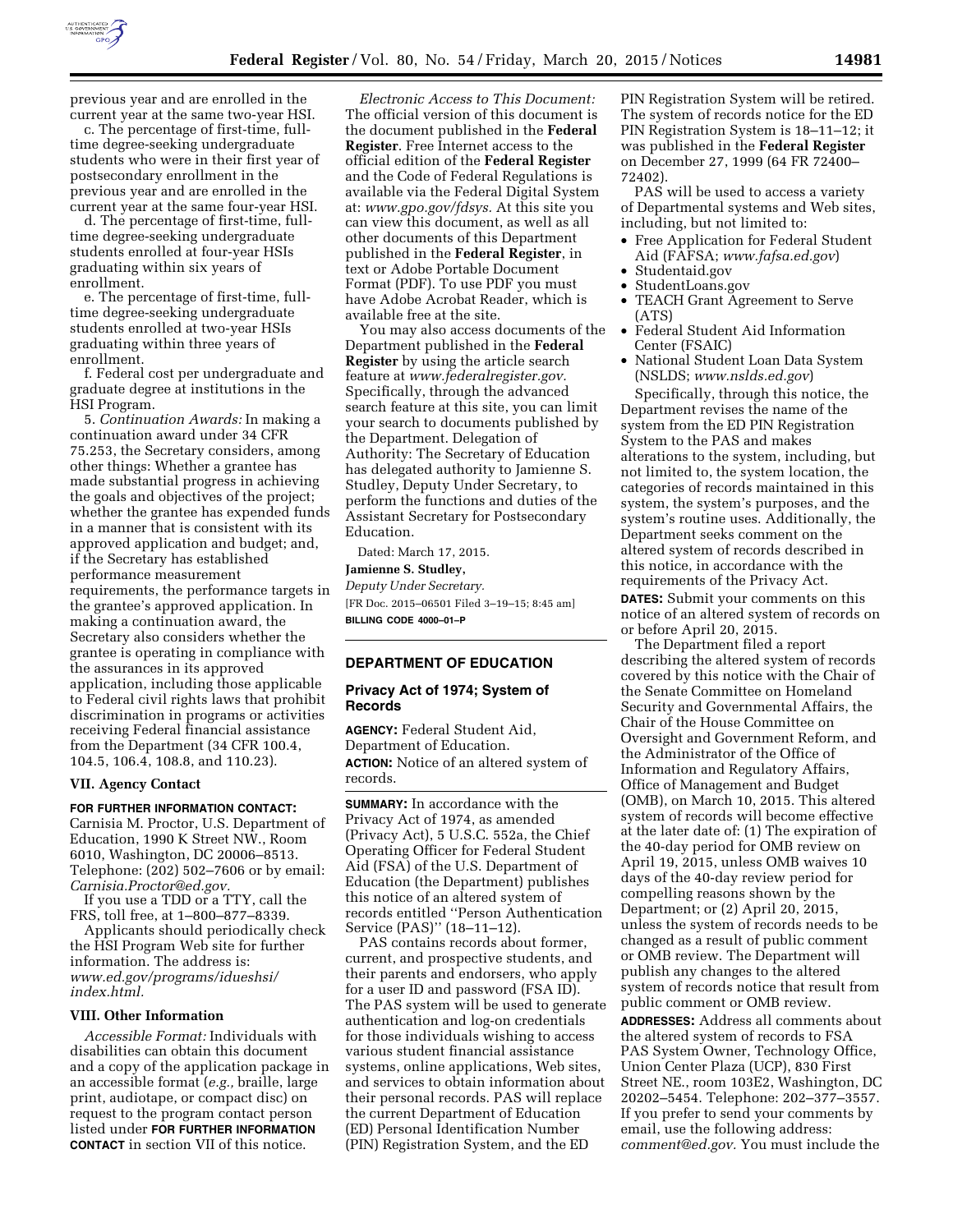term ''Person Authentication Service'' in the subject line of your electronic message.

During and after the comment period, you may inspect all public comments about this notice in room 103E2, UCP, 10th Floor, 830 First Street NE., Washington, DC, between the hours of 8:00 a.m. and 4:30 p.m., Eastern time, Monday through Friday of each week except Federal holidays.

## **Assistance to Individuals With Disabilities in Reviewing the Rulemaking Record**

On request, we will supply appropriate accommodations or auxiliary aids to an individual with a disability who needs assistance to review the comments or other documents in the public rulemaking record for this notice. If you want to schedule an appointment for this type of accommodation or auxiliary aid, please contact the person listed under **FOR**

### **FURTHER INFORMATION CONTACT**.

**FOR FURTHER INFORMATION CONTACT:** FSA PAS System Owner Infrastructure and Operations Group, UCP, 830 First Street NE., Room 103E2, Washington, DC 20202–5454. Telephone number: (202) 377–3557.

If you use a telecommunications device for the deaf (TDD) or a text telephone (TTY), call the Federal Relay Service (FRS), toll free, at 1–800–877– 8339.

Individuals with disabilities can obtain this document in an accessible format (*e.g.,* braille, large print, audiotape, or compact disc) on request to the contact person listed in this section.

## **SUPPLEMENTARY INFORMATION:**

### **Introduction**

The Privacy Act (5 U.S.C. 552a(e)(4) and (11)) requires the Department to publish this notice of an altered system of records in the **Federal Register**. The Department's regulations implementing the Privacy Act are contained in the Code of Federal Regulations (CFR) in 34 CFR part 5b.

The Privacy Act applies to a record about an individual that is maintained in a system of records from which information is retrieved by an unique identifier associated with each individual, such as a name or Social Security number (SSN). The information about each individual is called a ''record,'' and the system, whether manual or computer-based, is called a ''system of records.''

The Privacy Act requires each agency to publish a system of records notice in the **Federal Register** and to submit a

report to the Administrator of the Office of Information and Regulatory Affairs, OMB whenever the agency publishes a new system of records or significantly alters an established system of records. Each agency is also required to send copies of the report to the Chair of the Senate Committee on Homeland Security and Governmental Affairs and the Chair of the House of Representatives Committee on Oversight and Government Reform. These reports are included to permit an evaluation of the probable effect of the proposal on the privacy rights of individuals.

The PAS system of records will:

1. Allow a user to create and manage an FSA ID that provides a secure credential for access to FSA systems and Web sites;

2. Provide tracking on changes to user account information;

3. Provide matching with the Social Security Administration for identity verification purposes;

4. Provide usage and authentication information for FSA systems and Web sites;

5. Allow a user to electronically sign various student aid applications, including the FAFSA and the Renewal FAFSA, and Direct Loan Master Promissory Notes, as well as to initiate loan deferments or forbearances; and

6. Support the administration of Title IV of the Higher Education Act of 1965, as amended (HEA) programs.

*Electronic Access to This Document:*  The official version of this document is the document published in the **Federal Register**. Free Internet access to the official edition of the **Federal Register**  and the Code of Federal Regulations is available via the Federal Digital System at: *[www.gpo.gov/fdsys.](http://www.gpo.gov/fdsys)* At this site you can view this document, as well as all other documents of this Department published in the **Federal Register**, in text or Adobe Portable Document Format (PDF). To use PDF you must have Adobe Acrobat Reader, which is available free at the site.

You may also access documents of the Department published in the **Federal Register** by using the article search feature at: *[www.federalregister.gov.](http://www.federalregister.gov)*  Specifically, through the advanced search feature at this site, you can limit your search to documents published by the Department.

Dated: March 17, 2015.

# **James W. Runcie,**

*Chief Operating Officer, Federal Student Aid.* 

For the reasons discussed in the preamble, the Chief Operating Officer, Federal Student Aid (FSA) of the U.S. Department of Education (the Department), publishes a notice of an

altered system of records to read as follows:

### **SYSTEM NUMBER:**

18–11–12.

### **SYSTEM NAME:**

Person Authentication Service (PAS).

**SECURITY CLASSFICATION:** 

None.

## **SYSTEM LOCATION:**

Dell Systems Virtual Data Center, 2300 West Plano Parkway, Plano, TX 75075–8247. (This is the virtual data center for the PAS application.)

PPS Infotech, 1801 Research Blvd., Suite 615, Rockville, MD 20850–3115. (PPS Infotech has access to the system and contracts directly with the Department for the development, operations and maintenance support for PAS.)

### **CATEGORIES OF INDIVIDUALS COVERED BY THE SYSTEM:**

PAS contains records about former, current, and prospective students, their parents and endorsers who apply for a user ID and password (FSA ID).

## **CATEGORIES OF RECORDS IN THE SYSTEM:**

This system contains identification and authentication information including, but not limited to, first name, middle name, last name, Social Security number (SSN), date of birth, address, telephone number(s), email address, and security challenge questions and corresponding answers.

#### **AUTHORITY FOR MAINTENANCE OF THE SYSTEM:**

The collection of personal information for the creation and management of an FSA ID (which includes a user ID and a password) is authorized programmatically by title IV of the Higher Education Act of 1965, as amended (HEA) (20 U.S.C. 1070, *et seq.*).

### **PURPOSE(S):**

The information contained in this system will be used to support the administration of title IV of the HEA programs; to generate authentication and log-on credentials for those individuals wishing to access various Departmental student financial assistance systems, online applications, Web sites and services; and to obtain information about their personal records. The system will also provide tracking of changes to user account information, match user information with the Social Security Administration (SSA) for identity verification, and provide usage and authentication information for FSA systems and Web sites.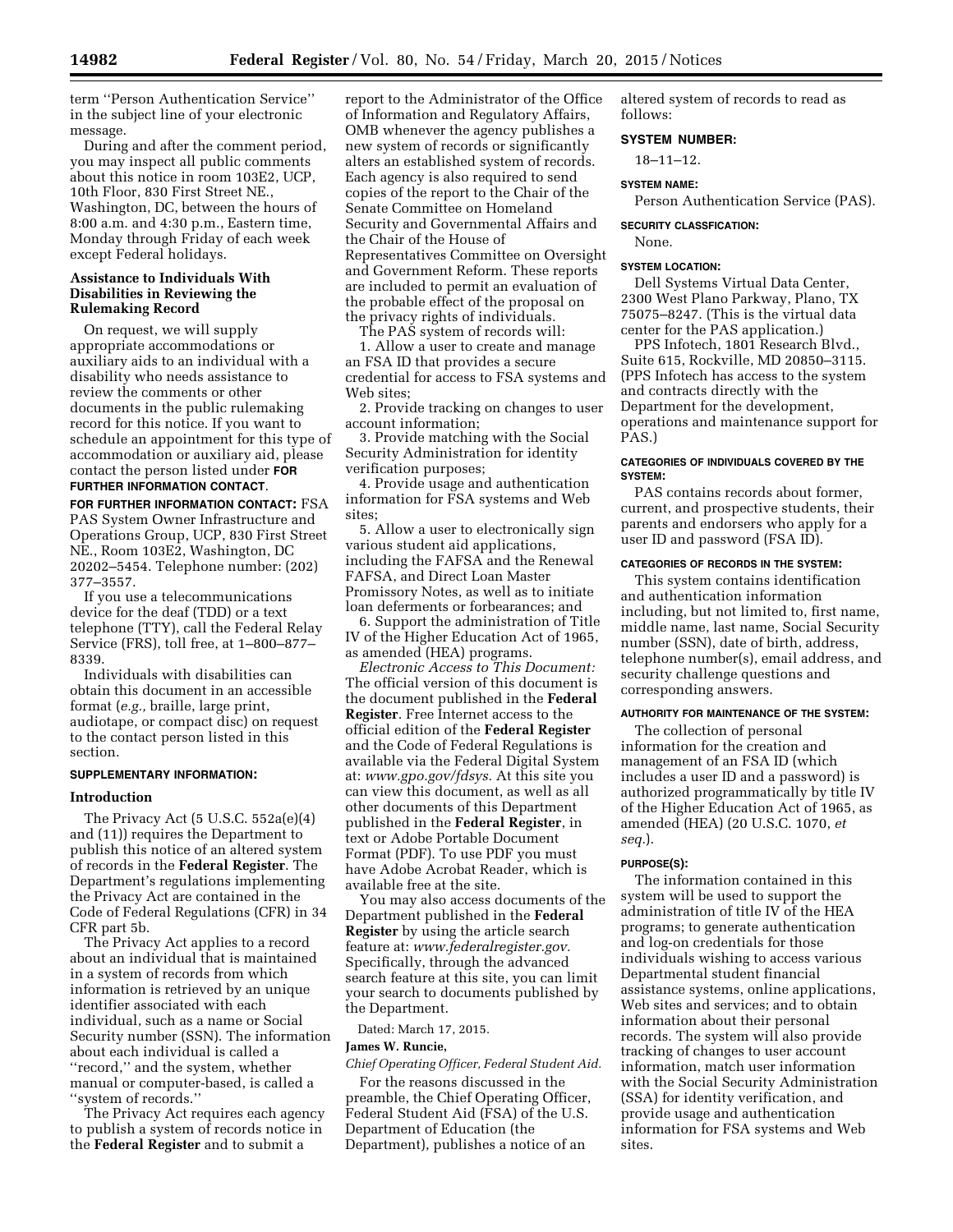PAS will be used to access a variety of Departmental systems, including, but not limited to:

- Free Application for Federal Student Aid (FAFSA; *[www.fafsa.ed.gov](http://www.fafsa.ed.gov)*)
- Studentaid.gov
- StudentLoans.gov
- TEACH Grant Agreement to Serve (ATS)
- Federal Student Aid Information Center (FSAIC)
- National Student Loan Data System (NSLDS; *[www.nslds.ed.gov](http://www.nslds.ed.gov)*)

The FSA ID generated and stored by this system may also be used by individuals to electronically sign various student aid applications, including the FAFSA and the Renewal FAFSA, and Direct Loan Master Promissory Notes, as well as to initiate loan deferments or forbearances.

### **ROUTINE USES OF RECORDS MAINTAINED IN THE SYSTEM, INCLUDING CATEGORIES OF USERS AND THE PURPOSE OF SUCH USES:**

The Department may disclose information contained in a record in this system of records under the routine uses listed in this system of records without the consent of the individual if the disclosure is compatible with a purpose for which the record was collected. These disclosures may be made on a case-by-case basis or, if the Department has complied with the computer matching requirements of the Privacy Act of 1974, as amended (Privacy Act) (5 U.S.C. 552a), under a computer matching agreement (CMA).

(1) *Program Disclosures.* The Department may disclose records for the following program purposes:

(a) To verify the identity of the individual whom records indicate is applying for, has applied for, has endorsed, or has received a title IV, HEA loan and/or grant, disclosures may be made to: Guaranty agencies, educational and financial institutions, Federal Loan Servicers, Federal Perkins Loan Servicers, and their authorized representatives; Federal, State, or local agencies and their authorized representatives; private parties such as relatives, business and personal associates, and present and former employers; creditors; consumer reporting agencies; adjudicative bodies; and the individual whom the records identify as the endorser or the party obligated to repay the debt;

(b) To determine program eligibility and benefits, disclosures may be made to: Guaranty agencies, educational and financial institutions, Federal Loan Servicers, Federal Perkins Loan Servicers, and their authorized representatives; Federal, State, or local agencies, and their authorized

representatives; private parties such as relatives, business and personal associates, and present and former employers; creditors; consumer reporting agencies; and adjudicative bodies;

(c) To facilitate default reduction efforts by program participants, disclosures may be made to: Guaranty agencies, educational and financial institutions, Federal Loan Servicers, Federal Perkins Loan Servicers, and their authorized representatives; Federal, State, or local agencies, and their authorized representatives; consumer reporting agencies; and adjudicative bodies;

(d) To permit the making, servicing, collecting, assigning, adjusting, transferring, referring, or discharging of a loan or collecting a grant obligation, disclosures may be made to: Guaranty agencies, educational institutions, financial institutions, Federal Loan Servicers, or Federal Perkins Loan Servicers that made, held, serviced, or have been assigned the debt, and their authorized representatives; a party identified by the debtor as willing to advance funds to repay the debt; Federal, State, or local agencies, and their authorized representatives; private parties such as relatives, business and personal associates, and present and former employers; creditors; consumer reporting agencies; and adjudicative bodies;

(e) To investigate possible fraud or abuse or verify compliance with program regulations, disclosures may be made to: Guaranty agencies, educational and financial institutions, Federal Loan Servicers, Federal Perkins Loan Servicers, and their authorized representatives; Federal, State, or local agencies, and their authorized representatives; private parties such as relatives, present and former employers, and business and personal associates; creditors; consumer reporting agencies; and adjudicative bodies;

(f) To locate a delinquent or defaulted borrower, or an individual obligated to repay a loan or grant, disclosures may be made to: Guaranty agencies, educational and financial institutions, Federal Loan Servicers, Federal Perkins Loan Servicers, and their authorized representatives; Federal, State, or local agencies, and their authorized representatives; private parties such as relatives, business and personal associates, and present and former employers; creditors; consumer reporting agencies; and adjudicative bodies;

(g) To conduct credit checks or to respond to inquiries or disputes arising from information on the debt already

furnished to a credit reporting agency, disclosures may be made to: Credit reporting agencies; guaranty agencies, educational and financial institutions, Federal Loan Servicers, Federal Perkins Loan Servicers, and their authorized representatives; Federal, State, or local agencies, and their authorized representatives; private parties such as relatives, present and former employers, and business and personal associates; creditors; and adjudicative bodies;

(h) To investigate complaints or to update information or correct errors contained in Department records, disclosures may be made to: Guaranty agencies, educational and financial institutions, Federal Loan Servicers, Federal Perkins Loan Servicers, and their authorized representatives; Federal, State, or local agencies, and their authorized representatives; private parties such as relatives, present and former employers, and business and personal associates; creditors; credit reporting agencies; and adjudicative bodies; and

(i) To report information required by law to be reported, including, but not limited to, reports required by 26 U.S.C. 6050P and 6050S, disclosures may be made to the Internal Revenue Service (IRS).

(2) *Feasibility Study Disclosure.* The Department may disclose information from this system of records to other Federal agencies, and to guaranty agencies and their authorized representatives, to determine whether computer matching programs should be conducted by the Department for purposes such as to locate a delinquent or defaulted debtor or to verify compliance with program regulations.

(3) *Disclosure for Use by Other Law Enforcement Agencies.* The Department may disclose information to any Federal, State, local, or foreign agency or other public authority responsible for enforcing, investigating, or prosecuting violations of administrative, civil, or criminal law or regulation if that information is relevant to any enforcement, regulatory, investigative, or prosecutorial responsibility within the receiving entity's jurisdiction.

(4) *Enforcement Disclosure.* In the event that information in this system of records indicates, either alone or in connection with other information, a violation or potential violation of any applicable statutory, regulatory, or legally binding requirement, the Department may disclose the relevant records to an entity charged with the responsibility for investigating or enforcing those violations or potential violations.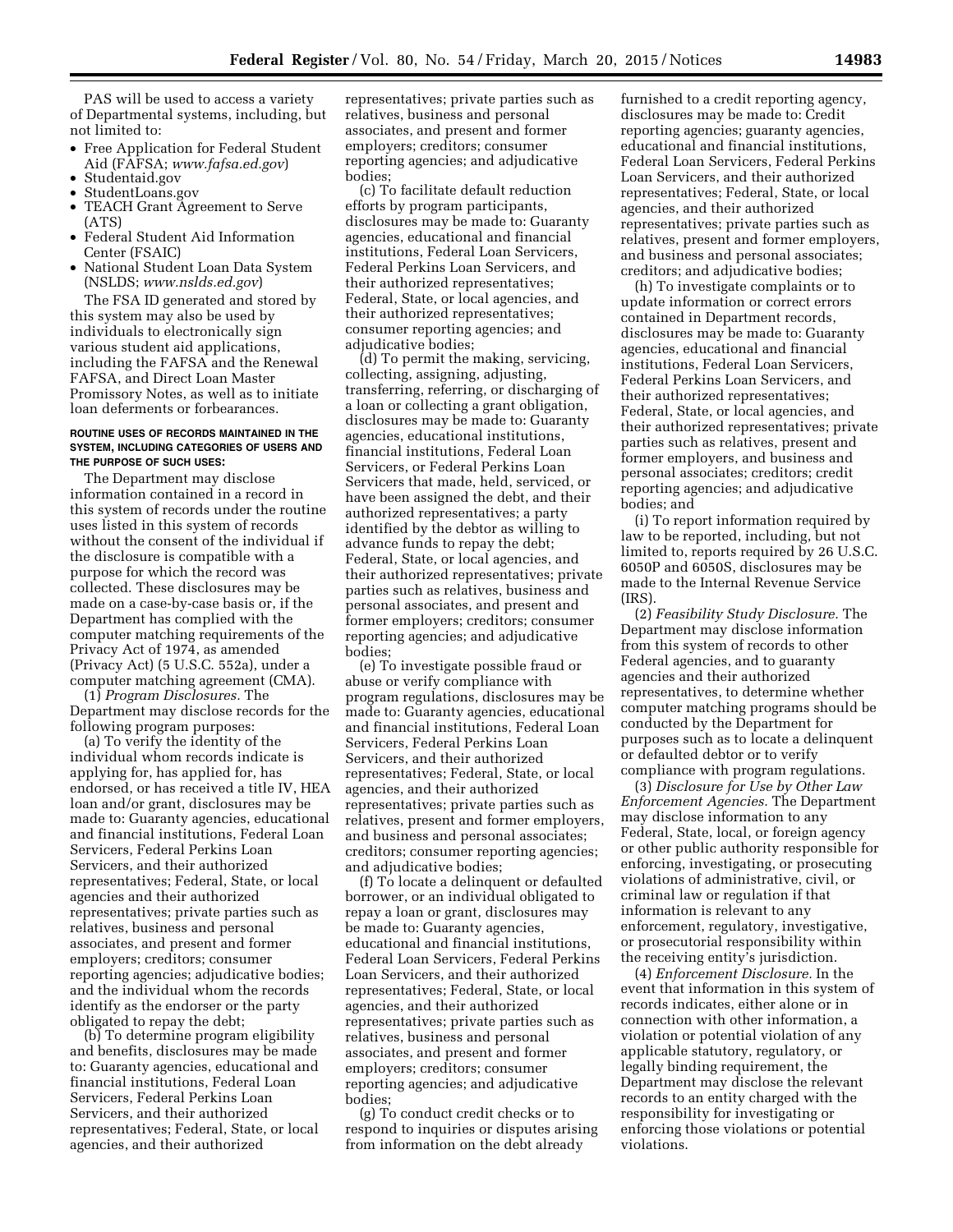(5) *Litigation and Alternative Dispute Resolution (ADR) Disclosure.* 

(a) *Introduction.* In the event that one of the parties listed below is involved in judicial or administrative litigation or ADR, or has an interest in such litigation or ADR, the Department may disclose certain records to the parties described in paragraphs (b), (c), and (d) of this routine use under the conditions specified in those paragraphs:

(i) The Department or any of its components;

(ii) Any Department employee in his or her official capacity;

(iii) Any Department employee in his or her individual capacity where the Department of Justice (DOJ) has been requested to or agrees to provide or arrange for representation for the employee;

(iv) Any Department employee in his or her individual capacity where the Department has agreed to represent the employee;

(v) The United States, where the Department determines that the litigation is likely to affect the Department or any of its components.

(b) *Disclosure to the DOJ*. If the Department determines that disclosure of certain records to the DOJ is relevant and necessary to the judicial or administrative litigation or ADR and is compatible with the purpose for which the records were collected, the Department may disclose those records as a routine use to the DOJ.

(c) *Adjudicative Disclosure*. If the Department determines that disclosure of certain records to an adjudicative body before which the Department is authorized to appear or to an individual or an entity designated by the Department or otherwise empowered to resolve or mediate disputes is relevant and necessary to judicial or administrative litigation or ADR, the Department may disclose those records as a routine use to the adjudicative body, individual, or entity.

(d) *Disclosure to Parties, Counsel, Representatives, and Witnesses*. If the Department determines that disclosure of certain records is relevant and necessary to judicial or administrative litigation or ADR, the Department may disclose those records as a routine use to a party, counsel, representative, or witness.

## (6) *Employment, Benefit, and Contracting Disclosure*.

(a) *For Decisions by the Department*. The Department may disclose a record to a Federal, State, or local agency maintaining civil, criminal, or other relevant enforcement or other pertinent records, or to another public authority or professional organization, if

necessary to obtain information relevant to a Department decision concerning the hiring or retention of an employee or other personnel action, the issuance of a security clearance, the letting of a contract, or the issuance of a license, grant, or other benefit.

(b) *For Decisions by Other Public Agencies and Professional Organizations*. The Department may disclose a record to a Federal, State, local, or other public authority or professional organization, in connection with the hiring or retention of an employee or other personnel action, the issuance of a security clearance, the reporting of an investigation of an employee, the letting of a contract, or the issuance of a license, grant, or other benefit, to the extent that the record is relevant and necessary to the receiving entity's decision on the matter.

(7) *Employee Grievance, Complaint, or Conduct Disclosure*. If a record is relevant and necessary to an employee grievance, complaint, or disciplinary action, the Department may disclose the record in this system of records in the course of investigation, fact-finding, or adjudication to any party or the party's counsel or representative, a witness, or to a designated fact-finder, mediator, or other person designated to resolve issues or decide the matter.

(8) *Labor Organization Disclosure*. The Department may disclose records from this system of records to an arbitrator to resolve disputes under a negotiated grievance procedure or to officials of labor organizations recognized under 5 U.S.C. chapter 71 when relevant and necessary to their duties of exclusive representation.

(9) *Freedom of Information Act (FOIA) and Privacy Act Advice Disclosure*. The Department may disclose records to the DOJ or the Office of Management and Budget, if the Department seeks advice regarding whether records maintained in this system of records are required to be disclosed under the FOIA or the Privacy Act.

(10) *Disclosure to the DOJ*. The Department may disclose records to the DOJ, or the authorized representative of DOJ, to the extent necessary for obtaining DOJ advice on any matter relevant to an audit, inspection, or other inquiry related to the programs covered by this system.

(11) *Contract Disclosure*. If the Department contracts with an entity for the purposes of performing any function that requires disclosure of records in this system to employees of the contractor, the Department may disclose the records to those employees. Before entering into such a contract, the

Department shall require the contractor to establish and maintain Privacy Act safeguards as required under subsection (m) of the Privacy Act (5 U.S.C. 552a(m)) with respect to the records in the system.

(12) *Research Disclosure*. The Department may disclose records to a researcher if the Department determines that the individual or organization to which the disclosure would be made is qualified to carry out specific research related to functions or purposes of this system of records. The Department may disclose records from this system of records to that researcher solely for the purpose of carrying out that research related to the functions or purposes of this system of records. The researcher shall be required to maintain safeguards required under the Privacy Act with respect to the records in the system.

(13) *Congressional Member Disclosure*. The Department may disclose the records of an individual to a Member of Congress in response to an inquiry from the Member made at the written request of that individual whose records are being disclosed. The Member's right to the information is no greater than the right of the individual who requested the inquiry.

(14) *Disclosure to OMB for Federal Credit Reform Act (CRA) Support*. The Department may disclose records to OMB as necessary to fulfill CRA requirements. These requirements currently include transfer of data on lender interest benefits and special allowance payments, defaulted loan balances, and supplemental pre-claims assistance payments information.

(15) *Disclosure in the Course of Responding to a Breach of Data*. The Department may disclose records from this system to appropriate agencies, entities, and persons when: (a) The Department suspects or has confirmed that the security or confidentiality of information in the system of records has been compromised; (b) the Department has determined that as a result of the suspected or confirmed compromise there is a risk of harm to economic or property interests, identity theft or fraud, or harm to the security or integrity of this system or other system or programs (whether maintained by the Department or another agency or entity) that rely upon the compromised information; and (c) the disclosure made to such agencies, entities, and persons is reasonably necessary to assist in connection with the Department's efforts to respond to the suspected or confirmed compromise and prevent, minimize, or remedy such harm.

(16) *Disclosure to Third Parties through Computer Matching Programs*.